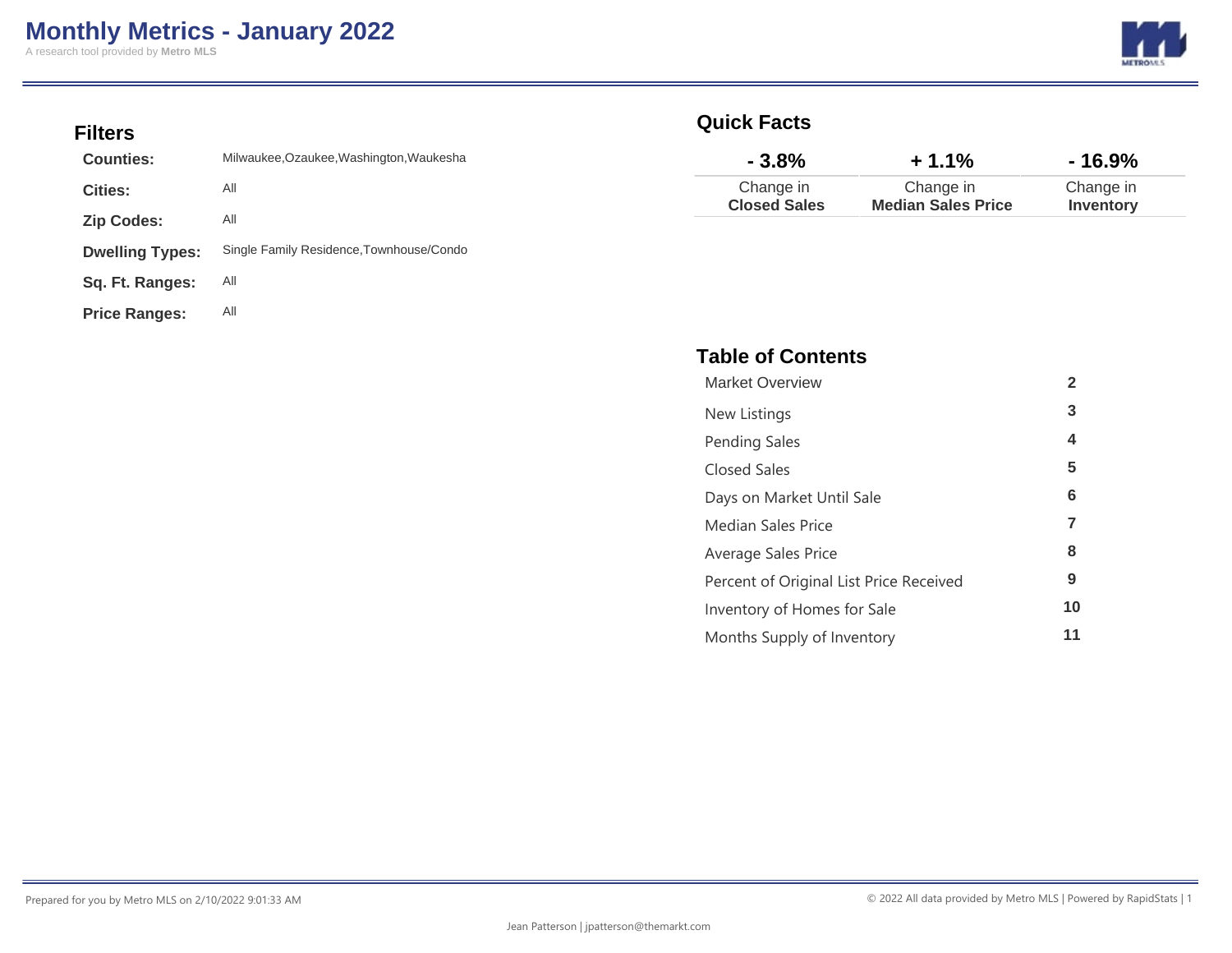# **Market Overview - January 2022**

Key market metrics for the current month and year-to-date figures



| <b>Key Metrics</b>                                       | <b>Historical Sparklines</b>                         | $1 - 2021$ | $1 - 2022$ | $+/-$    | <b>YTD 2021</b> | <b>YTD 2022</b> | $+/-$   |
|----------------------------------------------------------|------------------------------------------------------|------------|------------|----------|-----------------|-----------------|---------|
| <b>New Listings</b>                                      | $1 - 2019$<br>$1 - 2021$<br>1-2020<br>$1 - 2022$     | 1,278      | 1,215      | $-4.9%$  | 1,278           | 1,215           | $-4.9%$ |
| <b>Pending Sales</b>                                     | $1 - 2019$<br>$1 - 2021$<br>$1 - 2020$<br>$1 - 2022$ | 372        | 389        | $+4.6%$  |                 |                 |         |
| <b>Closed Sales</b>                                      | $1 - 2019$<br>$1 - 2020$<br>$1 - 2021$<br>$1 - 2022$ | 1,038      | 999        | $-3.8%$  | 1,038           | 999             | $-3.8%$ |
| Days on Market Until Sale                                | $1 - 2019$<br>$1 - 2020$<br>$1 - 2021$<br>$1 - 2022$ | 32         | 32         | $+0.0%$  | 32              | 32              | $+0.0%$ |
| <b>Median Sales Price</b>                                | $1 - 2019$<br>$1 - 2020$<br>$1 - 2021$<br>$1 - 2022$ | \$247,200  | \$249,900  | $+1.1%$  | \$247,200       | \$249,900       | $+1.1%$ |
| <b>Average Sales Price</b>                               | $1 - 2019$<br>$1 - 2021$<br>$1 - 2020$<br>$1 - 2022$ | \$298,508  | \$309,206  | $+3.6%$  | \$298,508       | \$309,206       | $+3.6%$ |
| <b>Percent of Original List Price</b><br><b>Received</b> | $1 - 2019$<br>$1 - 2020$<br>$1 - 2021$<br>$1 - 2022$ | 98.2%      | 98.1%      | $-0.1%$  | 98.2%           | 98.1%           | $-0.1%$ |
| <b>Inventory of Homes for Sale</b>                       | $1 - 2019$<br>$1 - 2020$<br>$1 - 2021$<br>$1 - 2022$ | 2,353      | 1,955      | $-16.9%$ |                 |                 |         |
| <b>Months Supply of Inventory</b>                        | $1 - 2019$<br>$1 - 2020$<br>$1 - 2021$<br>$1 - 2022$ | 2.3        | 2.0        | $-13.7%$ |                 |                 |         |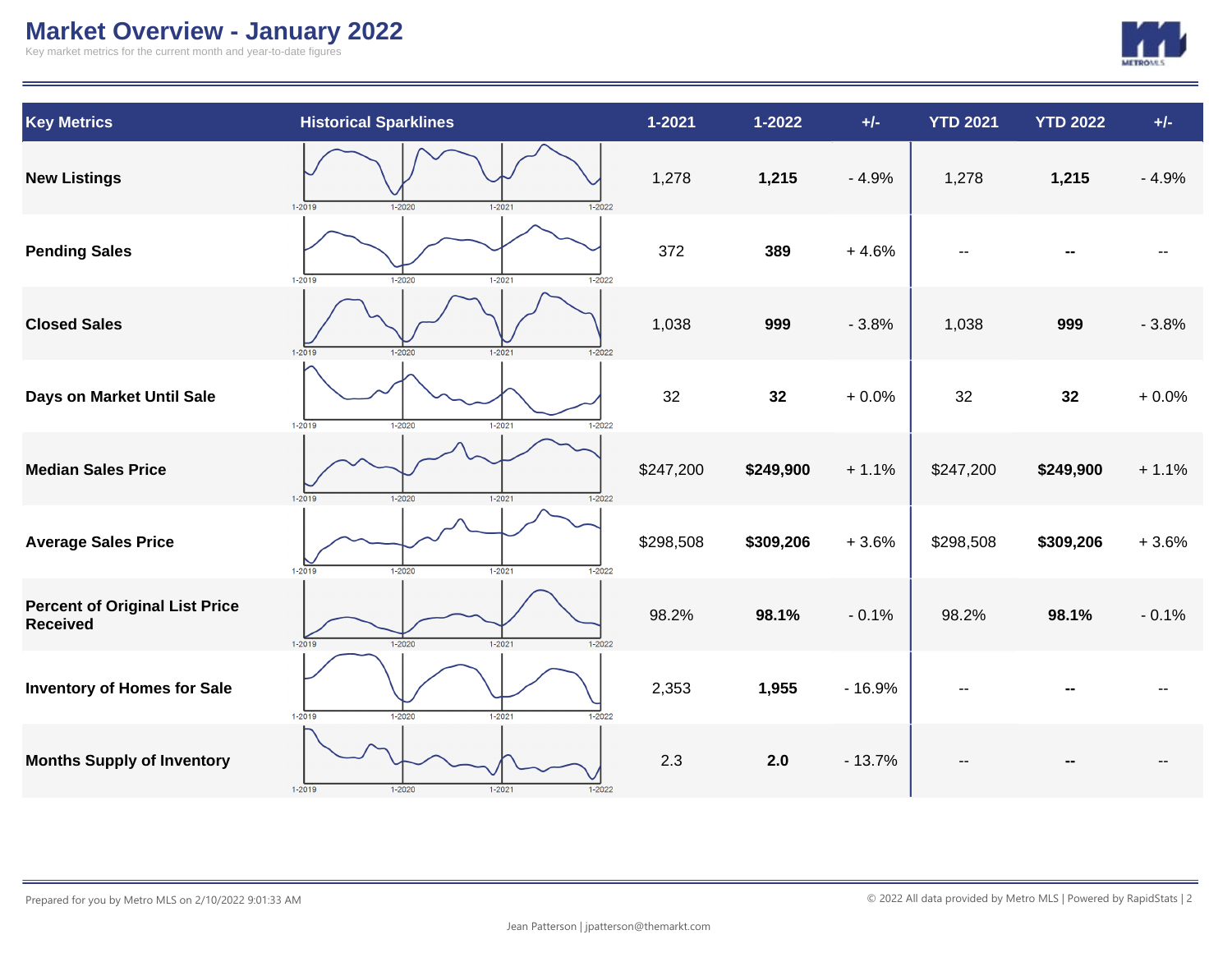# **New Listings - January 2022**

The number of listings that are new during the month.





### **Historical New Listings**

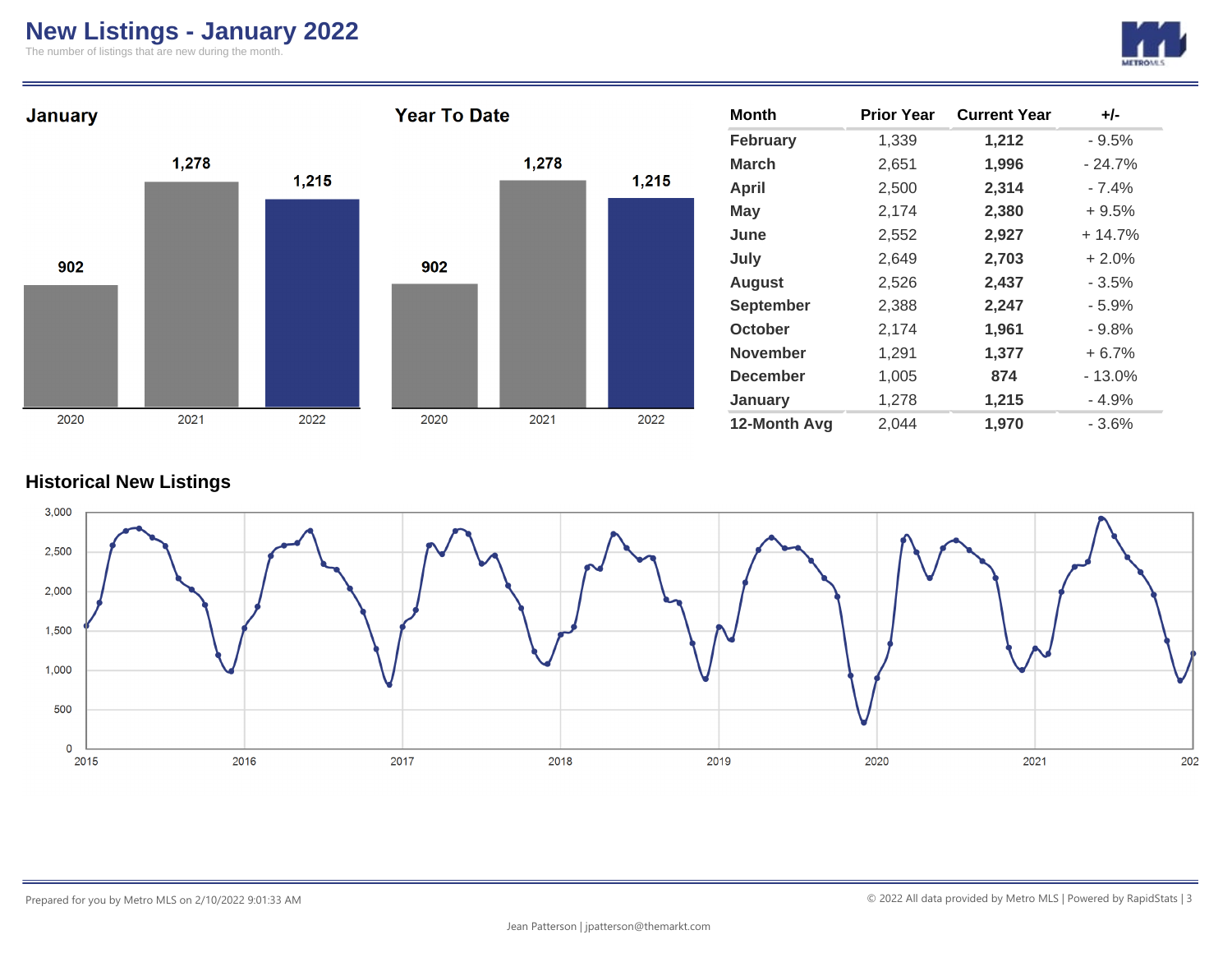# **Pending Sales - January 2022**

The number of listings that are Under Contract at the end of the month.





### **Historical Pending Sales**

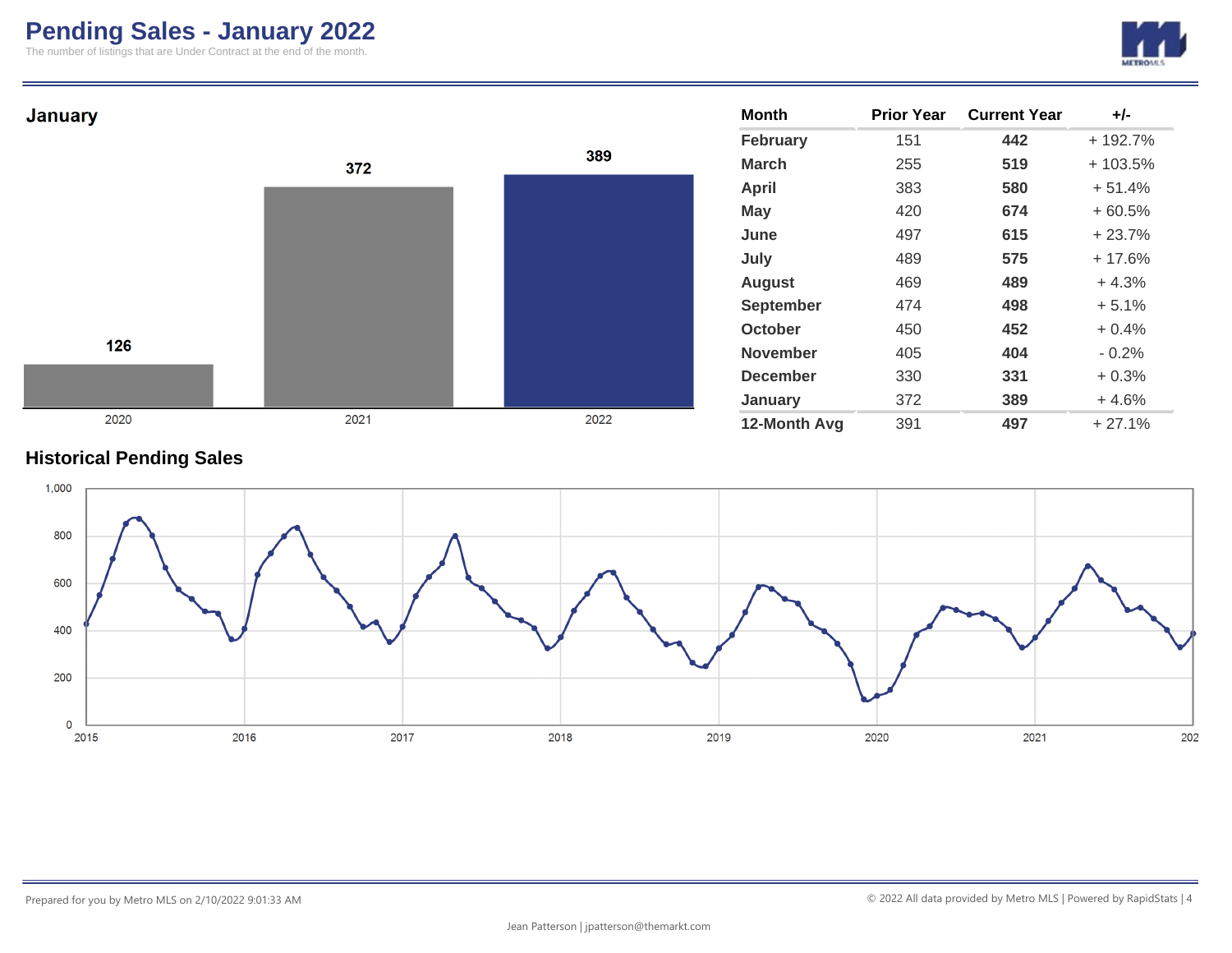## **Closed Sales - January 2022**

The number of listings that closed during the month.





### **Historical Closed Sales**

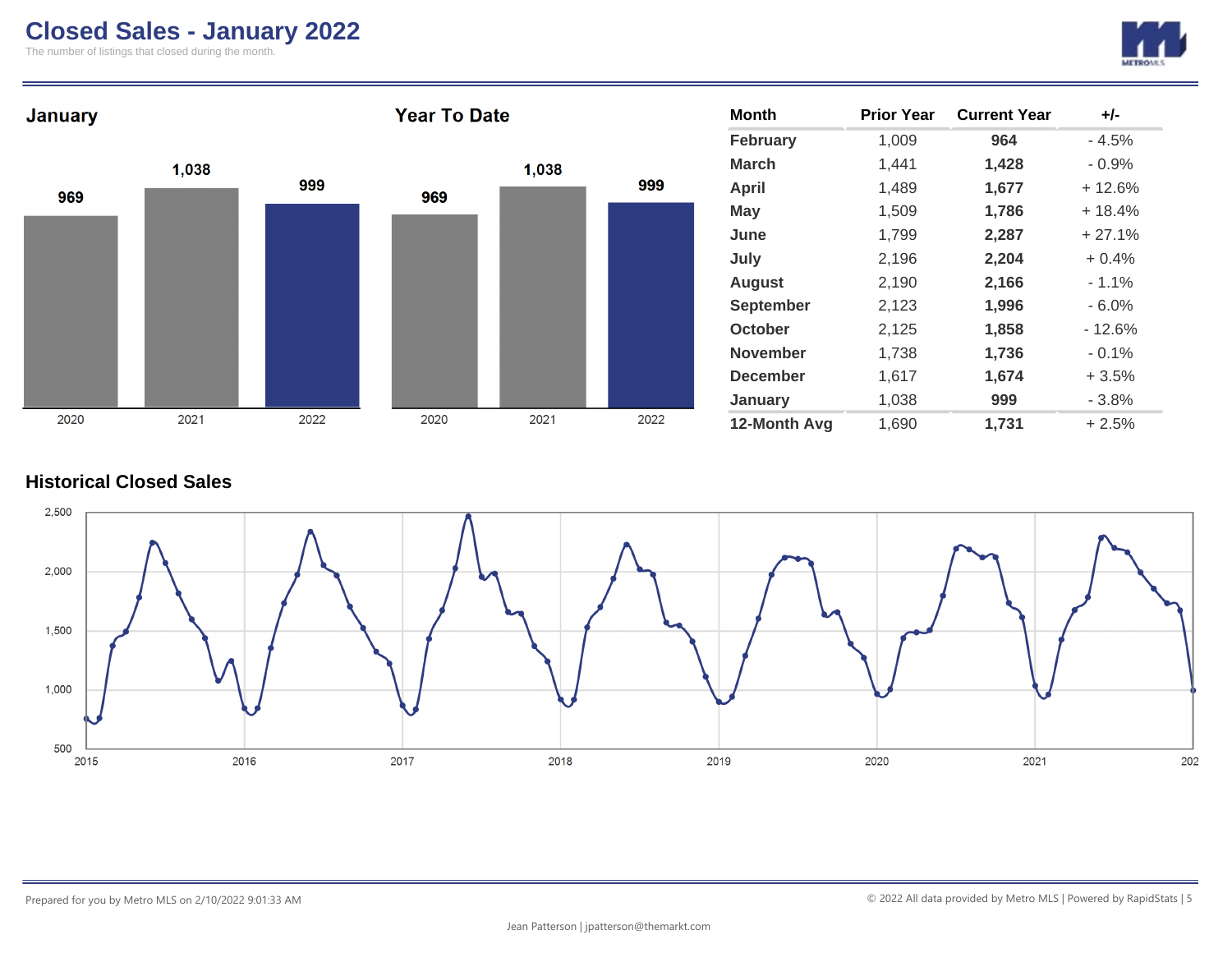## **Days on Market Until Sale - January 2022**

The average Days On Market value for all listings that closed during the month.





### **Historical Days on Market Until Sale**

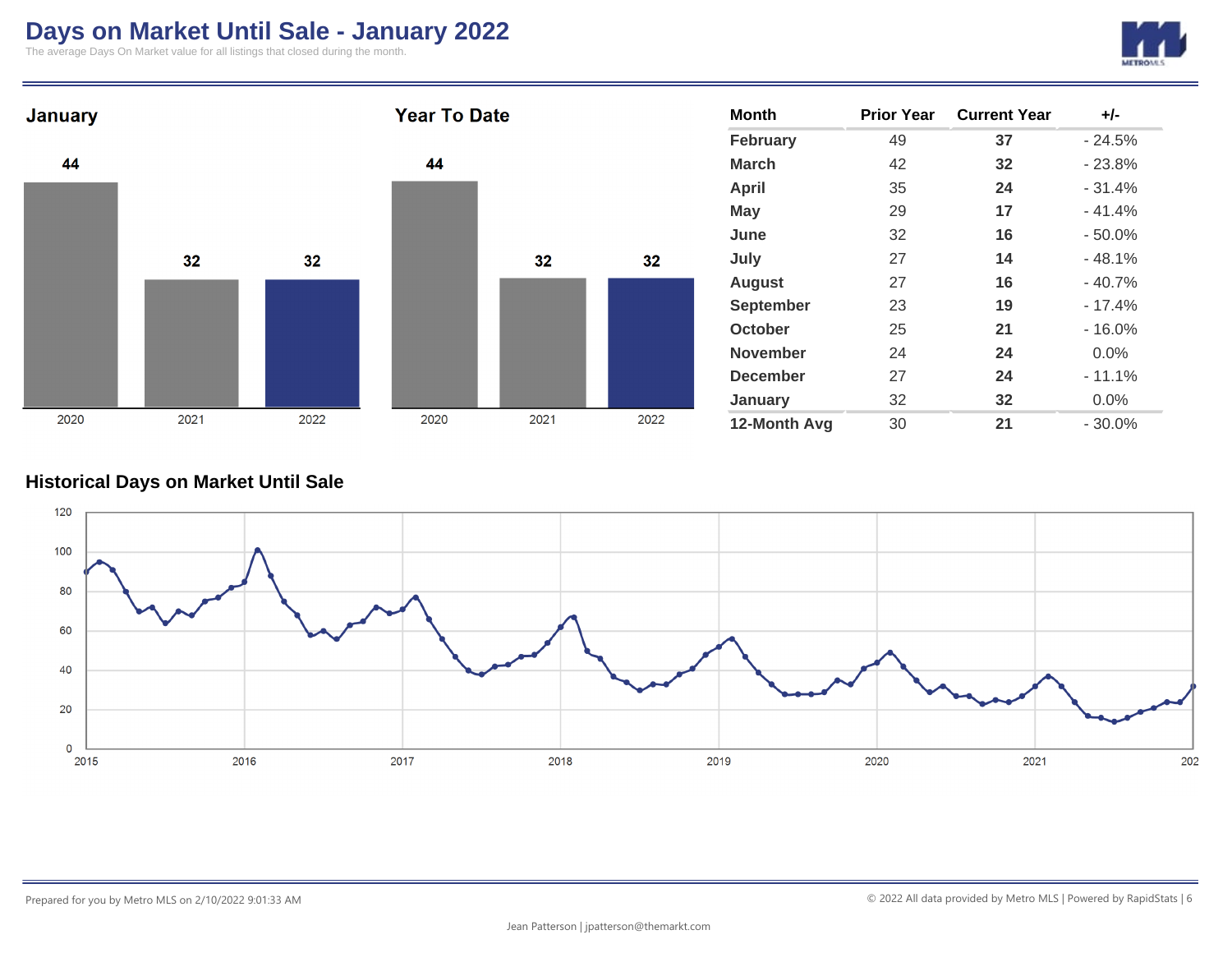### **Median Sales Price - January 2022**

The median sales price of all listings that closed during the month.





### **Historical Median Sales Price**

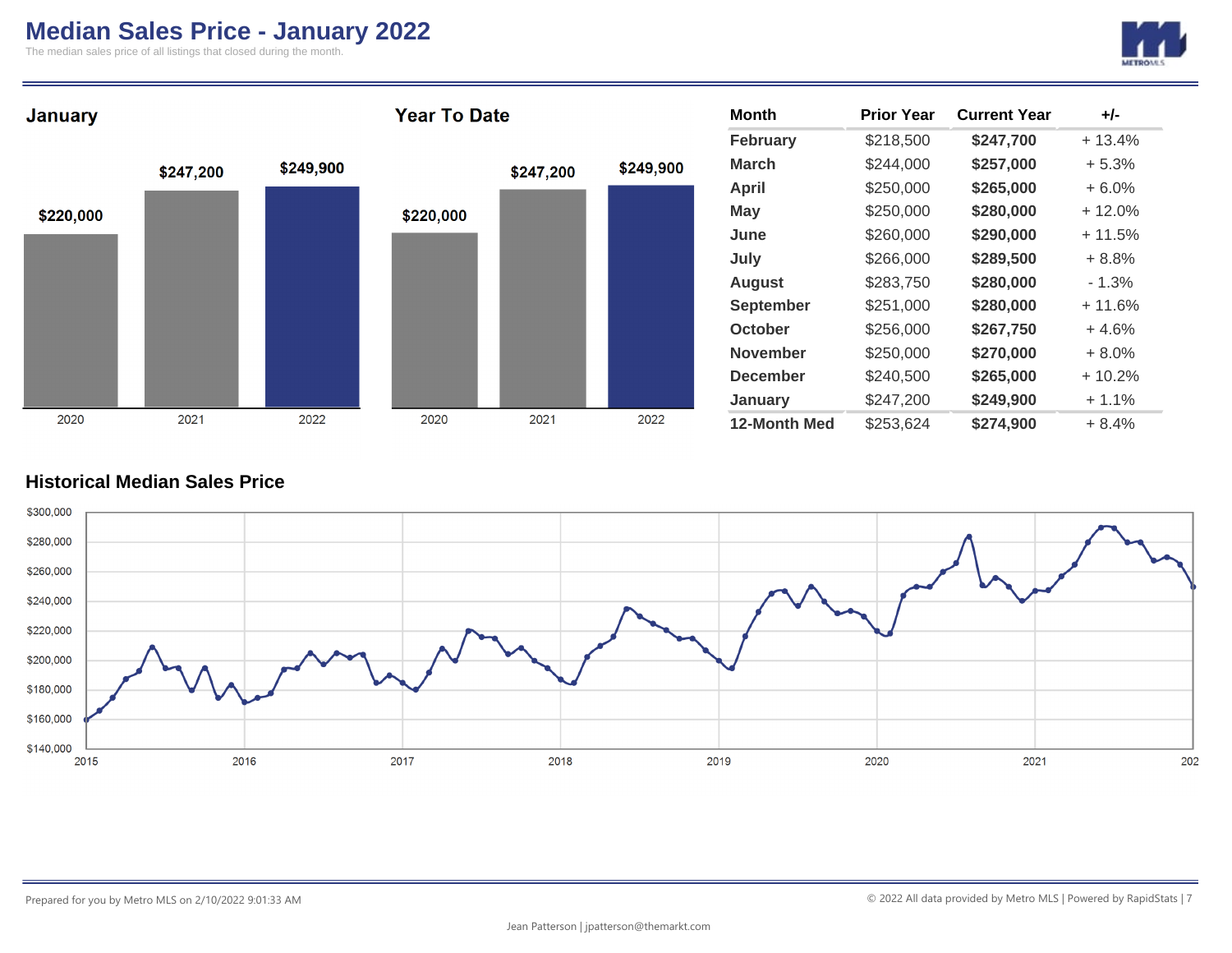## **Average Sales Price - January 2022**

The average sales price of all listings that closed during the month.





### **Historical Average Sales Price**

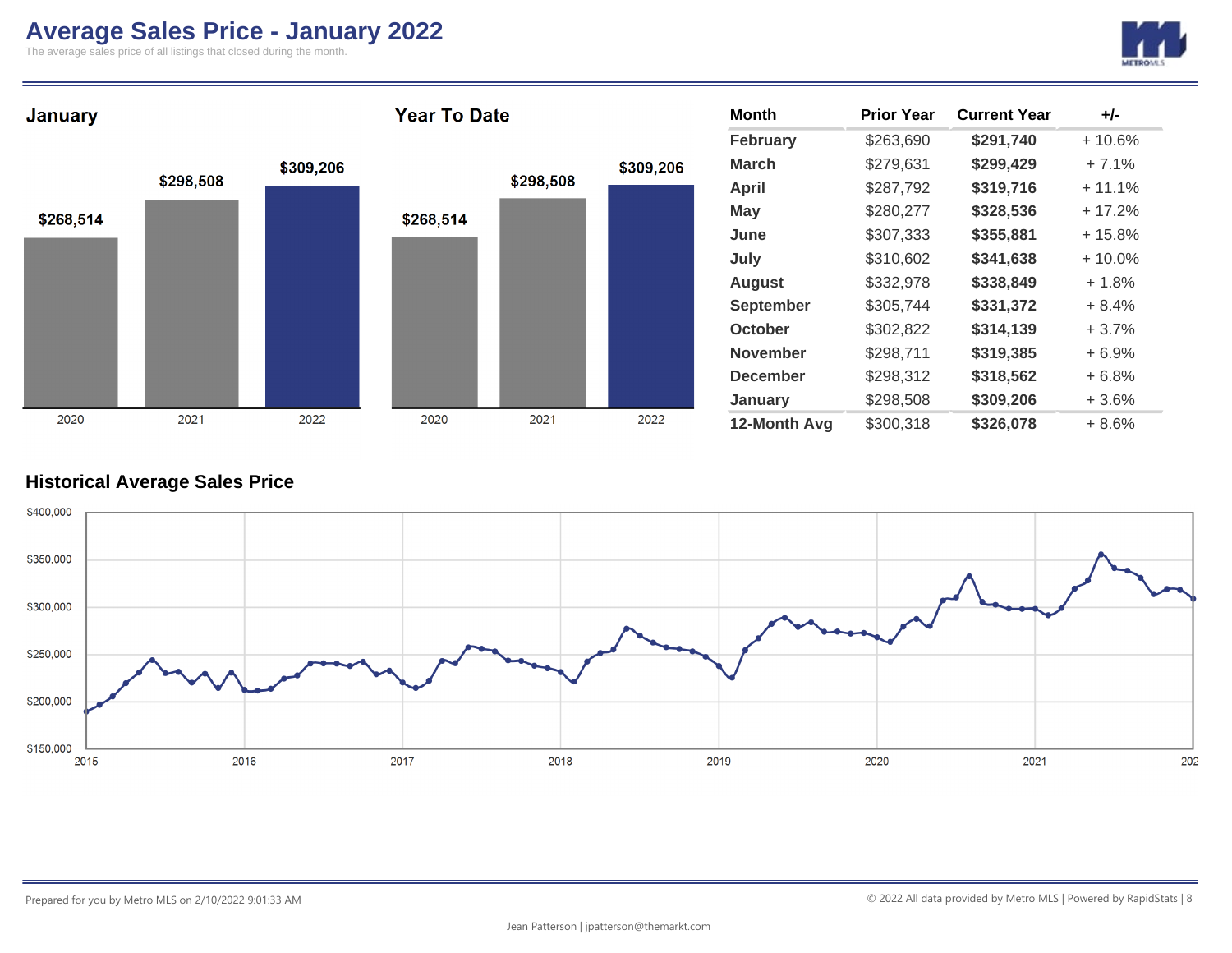# **Percent of Original List Price Received - January 2022**

The average sales to original list price ratio for all listings that closed during the month.





### **Historical Percent of Original List Price Received**

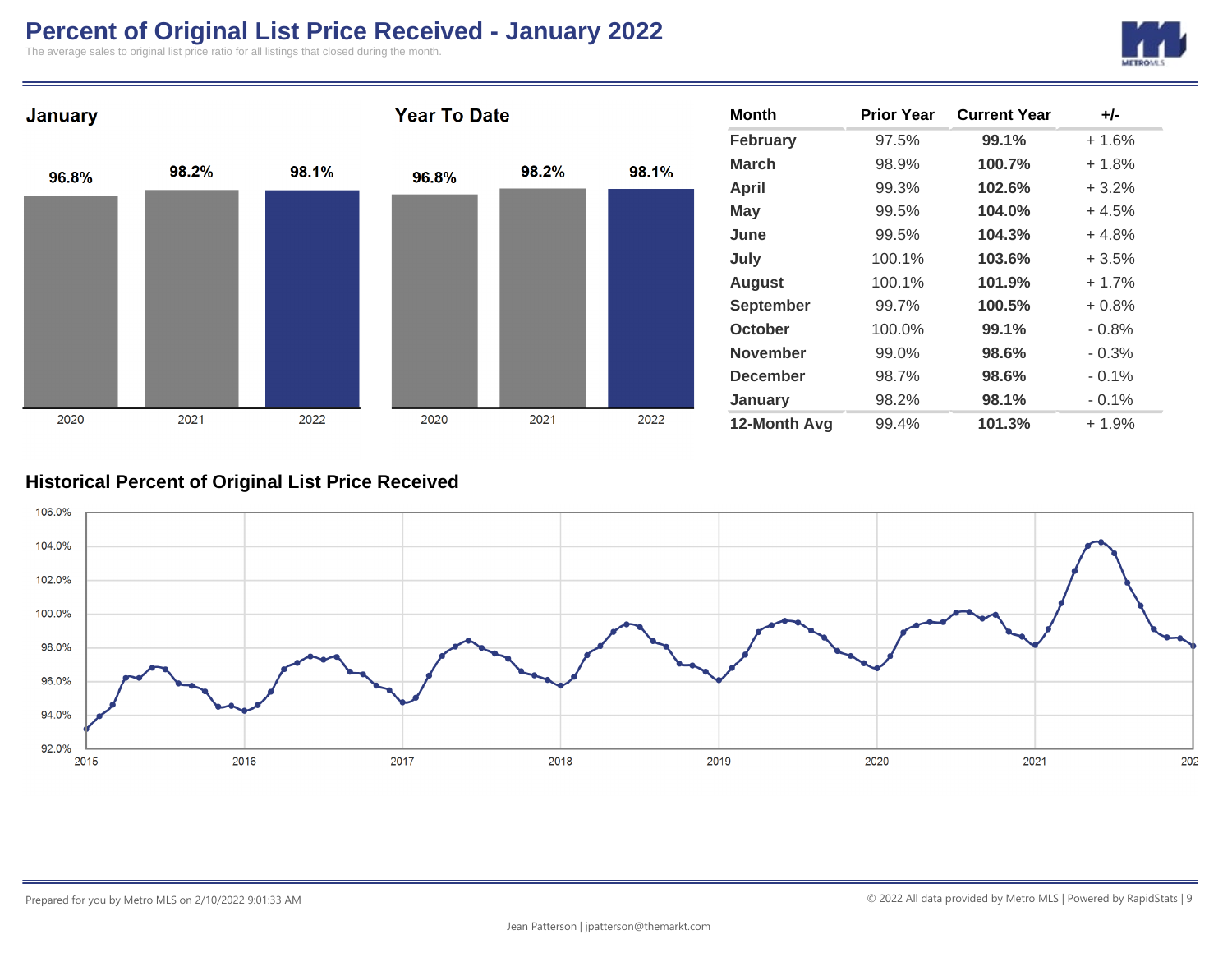## **Inventory of Homes for Sale - January 2022**

The number of listings that are in Active status at the end of the month.





### **Historical Inventory of Homes for Sale**